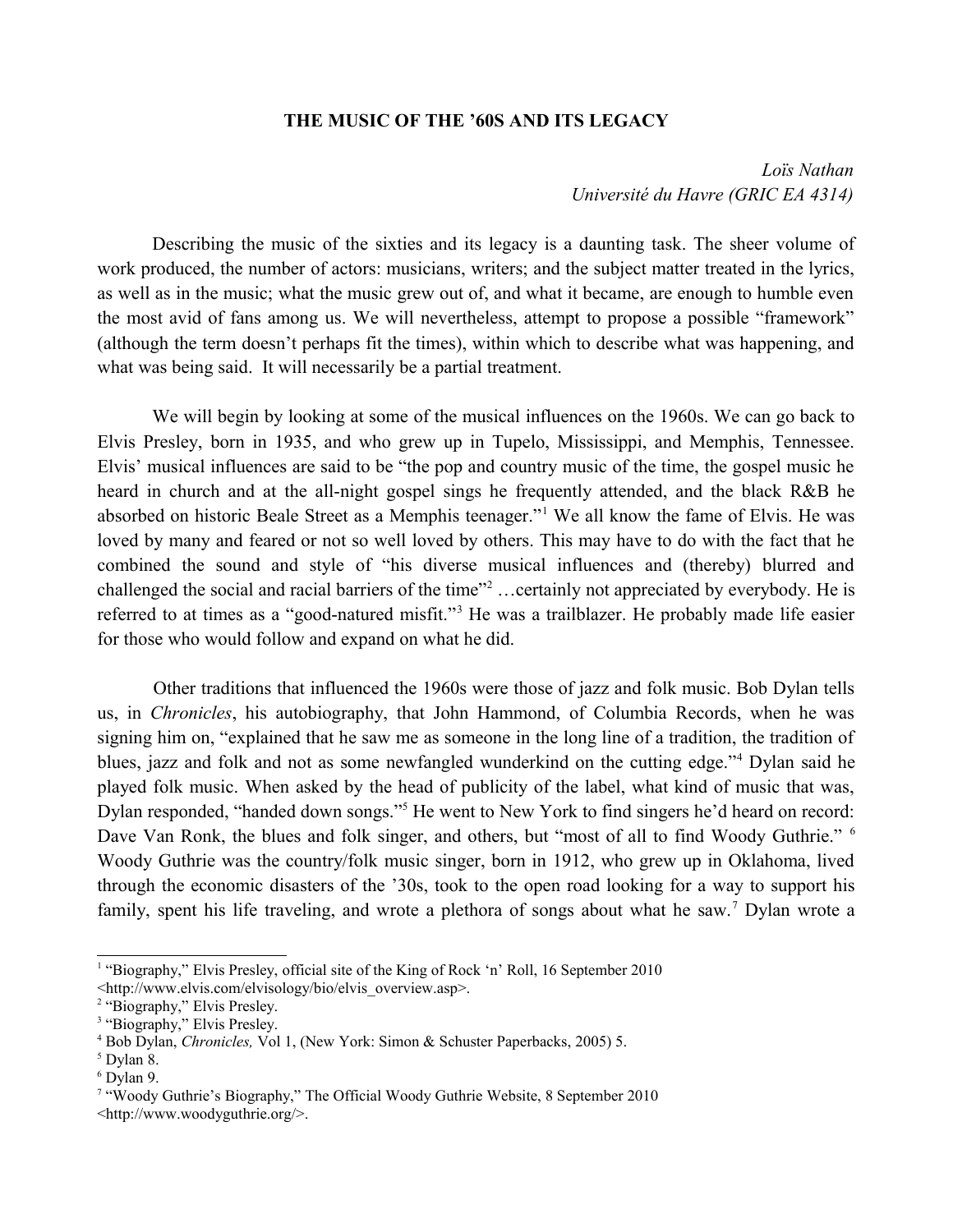"Song to Woody," published in 1962. He appreciates Woody and seems to want to emulate his work. Dylan writes

I'm out here a thousand miles from my home, Walkin' a road other men have gone down, I'm seein' your world of people and things Your paupers and peasants and princes and kings.

[…]

Hey, Woody Guthrie, but I know that you know All the things that I'm a-sayin' an' a-many times more. I'm a-singin' you the song, but I can't sing enough, 'Cause there's not many men that done the things that you've done.

[…]

I'm a-leavin' tomorrow, but I could leave today, Somewhere down the road someday. The very last thing that I'd want to do Is to say I've been hittin' some hard travelin' too.<sup>[8](#page-1-0)</sup>

In the 1960s the times were 'a changin'. Dylan describes this world in his "Song to Woody":

Hey, hey, Woody Guthrie, I wrote you a song 'Bout a funny ol' world that's a-comin' along. Seems sick an' it's hungry, it's tired an' it's torn, It looks like it's a-dyin' an' it's hardly been born.<sup>[9](#page-1-1)</sup>

The post World War II baby boom generation was coming of age. The United States of America were involved in a war in Vietnam; the American economy was doing well. The highest unemployment rate in 1969 was 3.7% in both September and October of that year, according to federal statistics.[10](#page-1-2) The average for the decade was 4.81%. Young people didn't have to be too worried about finding a job. They weren't, however, necessarily interested. They had been brought up on the advice of the pediatrician Dr. Benjamin Spock, who advocated, "demand feeding." It has been said that this, along with the contradictions in the society, observed by this generation: the young people were at the center of their parents lives,<sup>[11](#page-1-3)</sup> and yet they were asked to kindly do as they were told, was a combination that simply didn't work. At the same time, black people, having served in World War II, and having been well received in Europe, were unwilling to accept the discrimination they were expected to live at home. Women, who massively entered the work force during the war, did not agree to obey when told to go back home and stay there.<sup>[12](#page-1-4)</sup> There was a need through the whole fabric of the society to come to some kind of truth.

<span id="page-1-0"></span><sup>8</sup> Dylan, "Song to Woody," (1962; Duchess Music Corp, 1965) in *Lyrics, 1962-1985* (New York: Alfred A. Knopf, Inc., 1973, 1985 by Bob Dylan) 6.

<span id="page-1-1"></span><sup>9</sup> Dylan, *Lyrics, 1962-1985* 6.

<span id="page-1-2"></span><sup>&</sup>lt;sup>10</sup> "Civilian Unemployment Rate," U.S. Department of Labor: Bureau of Labor Statistics, 5 September 2010 <http://research.stlouisfed.org/fred2/data/UNRATE.txt>.

<span id="page-1-3"></span><sup>11</sup> Tod Gitlin, *The Sixties Years of Hope Days of Rage* (New York: Bantam Books, 1993) 42.

<span id="page-1-4"></span><sup>12</sup> Gitlin xvii.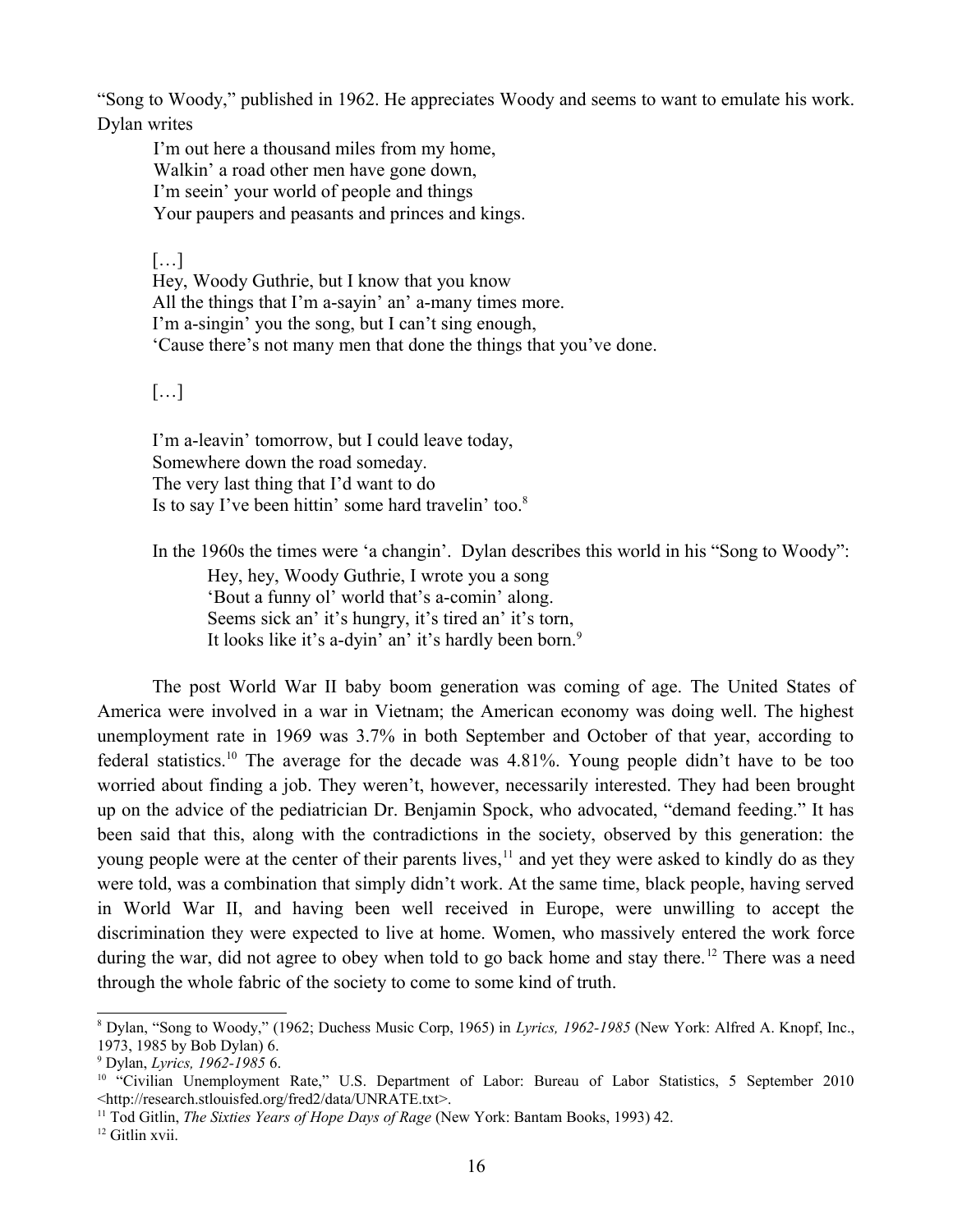Much of this story is told through music. Bob Dylan, in 1963, in his song "The Times They Are A-Changin" asks "people," "writers and critics," "senators" and "congressmen," and "mothers and fathers" to recognize that things aren't what they used to be. He asks them to not "speak too soon," to not "block up the hall." Speaking to "mothers and fathers," he says,

[...] don't criticize What you can't understand Your sons and your daughters Are beyond your command Your old road is Rapidly agin'. Please get out of the new one If you can't lend your hand For the times they are a-changin'.<sup>[13](#page-2-0)</sup>

He wants the parents, all of those who make laws, and those who tell the stories of what's happening, to get out of the way, and let what has to take place, take place. At the Woodstock Festival, the group, Canned Heat, sang "A Change is Gonna Come," when "We'll all have good peace of mind," and when "As long as I've got myself a friend, I can't ask for a war."[14](#page-2-1) War and friendship seem to be mutually exclusive here. Peace and friendship are linked with "wisdom" and "going back home."<sup>[15](#page-2-2)</sup> This tells us a little about where things might be headed. The British rock and blues group, Ten Years After, sang "I'm Goin' Home" at Woodstock. Goin' home, here, is goin' "to see my baby," "feel so good, " "have some fun," "get high," "see my wife."[16](#page-2-3) It integrates into it, the music of "Blue Suede Shoes," written by Carl Perkins, in 1955 and sung by Elvis Presley, as well as "Whole Lotta Shakin,"<sup>[17](#page-2-4)</sup> written by Dave Curly Williams in the early 1950s and made popular by Jerry Lee Lewis in May 1957. "Goin' Home," for Ten Years After seems to mean love, fun, feeling good, getting high, as well as moving to the beat and sound of some of the music of the fifties. Perhaps this gives an insight into the meaning of the name of this group. They've taken part of the music of the fifties, and ten years after, they make it describe a different scene. Creedence Clearwater Revival (CCR) recorded "Green River" in August 1969. In swamp rock, southern style, John Fogerty takes us "back down where cool water flows" to "Pick up a flat rock, skip it across Green River." He's told by Old Cody, Junior, at whose camp he spent his days: "'You're gonna find the world is smould'ring. And if you get lost come on home to Green River.'"[18](#page-2-5) The world is in trouble, but you can go home, back to nature, to Green River, and also to southern music style.

<span id="page-2-0"></span><sup>13</sup> Dylan, "The Times They Are A-Changin'," (1963; Warner Bros. Inc, 1964); in *Lyrics, 1962-1985* (New York: Alfred A. Knopf, Inc., 1973, 1985 by Bob Dylan) 91.

<span id="page-2-1"></span><sup>&</sup>lt;sup>14</sup> Canned Heat, "A Change is Gonna Come," *Woodstock: 3 Days of Peace and Music: The Director's Cut* (1994; Warner Bros. Entertainment Inc., 2009).

<span id="page-2-2"></span><sup>&</sup>lt;sup>15</sup> Canned Heat, "A Change is Gonna Come."

<span id="page-2-3"></span><sup>16</sup> Ten Years After, "I'm Goin' Home," performed live at the Woodstock Music Festival 1969; *Woodstock* (Original Soundtrack) (Atlantic Recording Corp., 1970).

<span id="page-2-4"></span><sup>17</sup>Mike Jahn, "10 Years After and John Mayall Present Blues at Fillmore East," New York Times, 5 March 1969, 30 March 2011  $\leq$ http://www.rocksbackpages.com/print.html?ArticleID=16938>.

<span id="page-2-5"></span><sup>18</sup> John Fogerty, "Green River," performed by Creedence Clearwater Revival, *Green River*, Concord Music Group, Inc., 1969.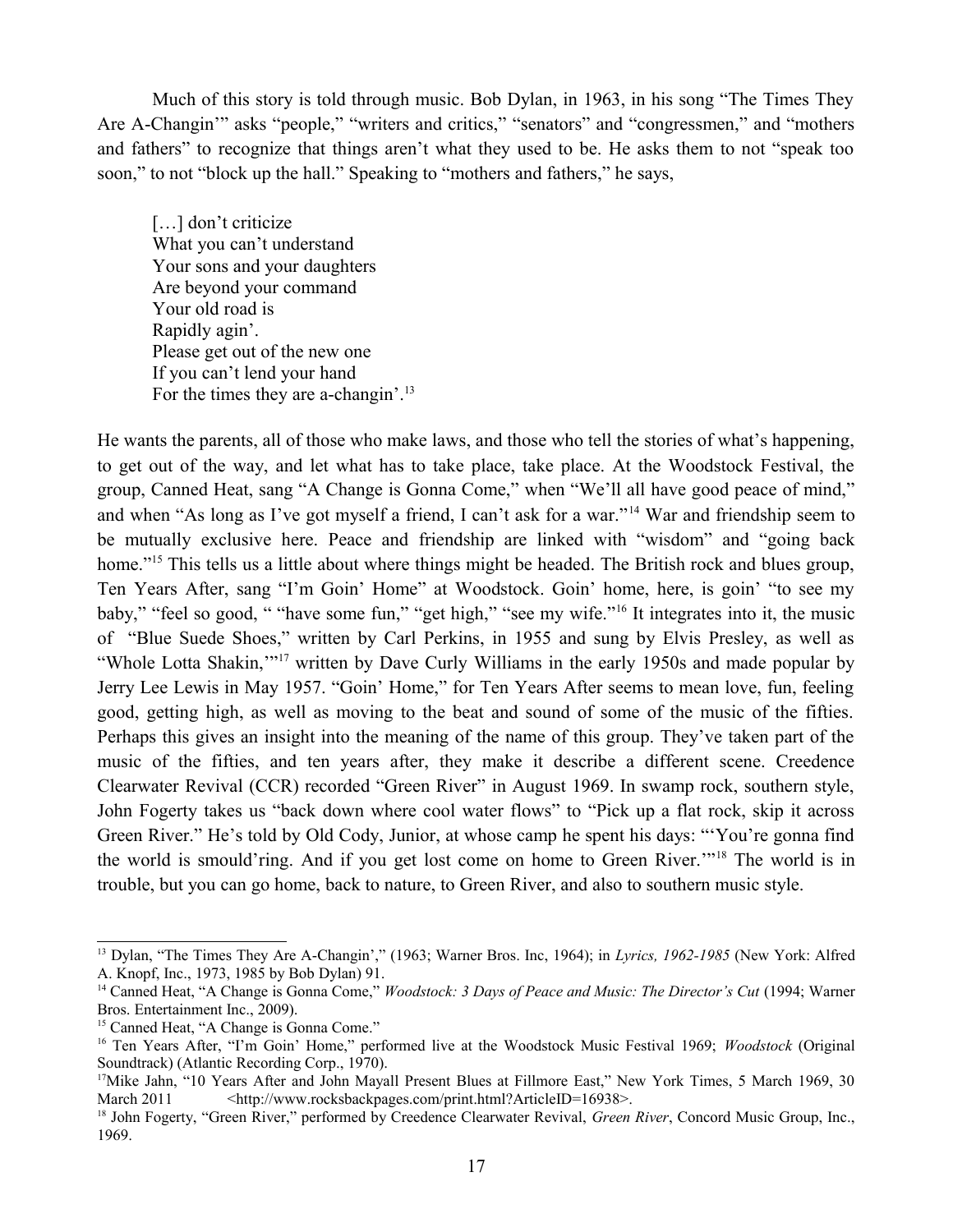The change we spoke about, that's coming, has a definite home in the past. Let's see where it goes, how the music expresses it. Young people rejected essentially all of the morals they were brought up with, and what was expected of them. These included, among others, what the young called "straight dress" (specific and rather rigid clothing styles), sexual repression, going to school, going to war, landing a corporate job. Instead they took to the road, defected from society, in search of freedom, in search of warm weather, in search of themselves. To do this, many of these young folks headed for California. The Mamas and the Papas, founded by John Phillips and featuring (Mama) Cass Elliot, recorded "California Dreamin,'"[19](#page-3-0) and "Go Where You Wanna Go,"[20](#page-3-1) and "Dancing in the Street"<sup>[21](#page-3-2)</sup> all in 1966. These songs, including their titles, exemplified what young people were doing. In 1967, Scott McKenzie, in honor of the "summer of love," that moment when hippies and young people from all over the world gathered in San Francisco and primarily in the Haight-Ashbury district, for a new kind of social experience, recorded "San Francisco," (written by John Phillips of the Mamas and the Papas) telling those going to San Francisco: "Be sure to wear some flowers in your hair," and "You're gonna meet some gentle people there," and "Summertime will be a love-in there."<sup>[22](#page-3-3)</sup> This was, at the same time, the summer of the Monterey Pop Festival, where Jefferson Airplane sang Grace Slick's song: "White Rabbit," a story of taking mind-altering drugs, and inspired by Lewis Carroll's *Alice's Adventures in Wonderland*. This was also the summer The Beatles produced their album *Sergeant Pepper's Lonely Hearts Club Band*, in which, among other songs, was "Lucy in the Sky with Diamonds." This particular work is thought to be a statement about psychedelic drugs, as "Lucy," "Sky," and "Diamonds" spell, by the first letter of each word, LSD. John Lennon always denied that's what it was about, but the song was banned from the BBC.<sup>[23](#page-3-4)</sup> In 1969, John Fogerty wrote "Proud Mary," the name of a riverboat. He hitches a ride on that riverboat going from Memphis to New Orleans, "workin' for the man ev'ry night and day."<sup>[24](#page-3-5)</sup> It has been said that "the man" refers to heroin. In the same year of 1969, Arlo Guthrie wrote "Coming Into Los Angeles," which he performed at the Woodstock Festival. This is another tale of drugs: flying into Los Angeles from London, with drugs in his bags, and hoping the customs man won't check.<sup>[25](#page-3-6)</sup> People are tripping (in the dual sense of the word) and looking strange. The same year, Joni Mitchell wrote "Woodstock", which was recorded by Crosby, Stills, Nash, and Young (CSNY), on their *Déjà Vu* album in 1970. It is a story about going to Woodstock, which is also about going back to nature. At the same time, this is an anti-war song, where "bomber death planes Riding shotgun in the sky, (turn) into butterflies Above our nation."[26](#page-3-7) Stephen Stills, in 1967 released "For What it's Worth." This is a song evoking the paranoia and concern about the confrontation between the youth and the

<span id="page-3-0"></span><sup>&</sup>lt;sup>19</sup> The Mamas and the Papas, "California Dreamin'," If You Can Believe Your Eyes and Ears, Dunhil Records, 1966.

<span id="page-3-1"></span><sup>20</sup> The Mamas and the Papas, "Go Where Your Wanna Go," *If You Can Believe Your Eyes and Ears*, Dunhil Records, 1966.

<span id="page-3-2"></span><sup>21</sup> The Mamas and the Papas, "Dancing in the Street," *The Mamas and the Papas*, Dunhil Records, 1966.

<span id="page-3-3"></span><sup>&</sup>lt;sup>22</sup> John Phillips, "San Francisco," performed by Scott McKenzie, produced by Lou Adler and Papa John Phillips, United/Western Studios, Hollywood, MCA Music Publishing, a Division of MCA Inc., Courtesy of Epic Records, 1967.

<span id="page-3-4"></span><sup>&</sup>lt;sup>23</sup>Peter Wilkinson, "'Lucy in the Sky with Diamonds' Dies," 29 Sept. 2009, 5 Sept, 2010 <http://edition.cnn.com/2009/SHOWBIZ/Music/09/29/beatles.lucy.in.the.sky.with.diamonds/index.html>.

<span id="page-3-5"></span><sup>24</sup> John Fogerty, "Proud Mary," performed by Creedence Clearwater Revival, *Bayou Country*, Concord Music Group, Inc., 1969.

<span id="page-3-6"></span><sup>25</sup> Arlo Guthrie, "Coming into Los Angeles," *Running down the Road*, Warner, 1969.

<span id="page-3-7"></span><sup>26</sup> Joni Mitchell, "Woodstock," performed by CSNY, *Déjà Vu*, Atlantic Records, 1970.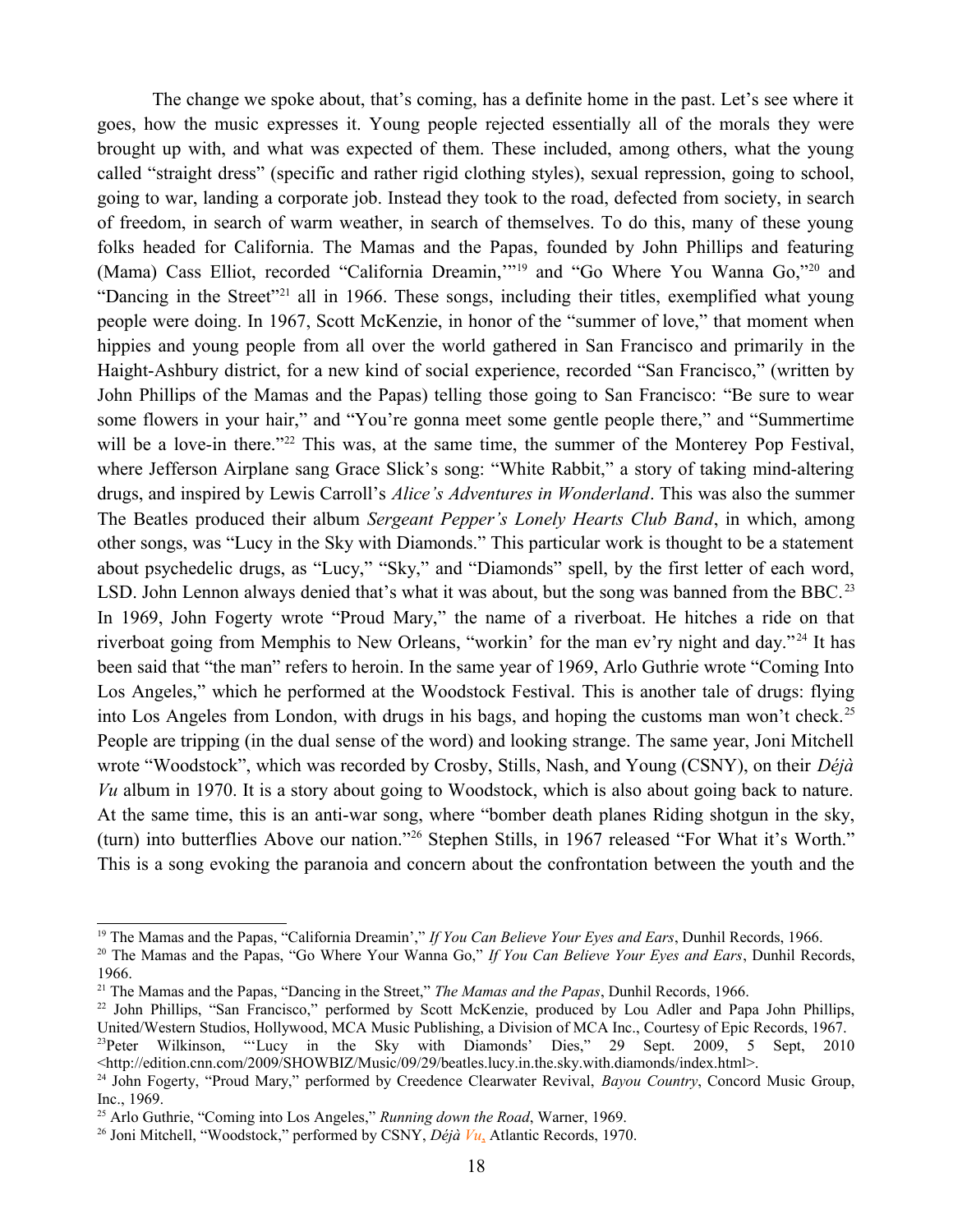police. The subject is one that can also apply to confrontations between hippies and the police, as well as those between the police and anti-war demonstrators.

> There's something happening here What it is ain't exactly clear There's a man with a gun over there Telling me I got to beware It's time we stop, children, what's that sound Everybody look what's going down<sup>[27](#page-4-0)</sup>

We'll now take a look at anti-war songs. As early as 1963, Bob Dylan published two songs about the war. "Masters of War," addresses itself to those who organize the war:

> You that build all the guns You that build the death planes You that build the big bombs You that hide behind walls You that hide behind desks<sup>[28](#page-4-1)</sup>

He accuses them of doing nothing but destroying, lying, deceiving, and hiding while the young people fire the guns and die. These "Masters of War" make people afraid to bring children into the world. They don't listen to young people, because the youth, by definition, according to them, are "unlearned." The narrative voice of the song knows, however, that even "Jesus would never forgive what (they) do." <sup>[29](#page-4-2)</sup> Dylan tells them their money will never buy them forgiveness.

> When your death takes its toll All the money you made Will never buy back your soul.<sup>[30](#page-4-3)</sup>

He even wishes that their death will "come soon," and when the casket is lowered he will stand over the grave to make sure they are dead. $31$ 

In "A Hard Rain's A-Gonna Fall," also published in 1963, Dylan, addresses himself to: "my blue-eyed son," "my darling young one," and naively asks "where have you been?, "what did you see?" "What did you hear?" "Who did you meet?" As the son has been to the war, the answers to those questions are all stories of death, destruction, and desolation. When asked, "what'll you do now?" the response is:

<span id="page-4-0"></span><sup>27</sup> Stephen Stills, "For What It's Worth," *Buffalo Springfield*, Atlantic Recording Corp., 1969.

<span id="page-4-1"></span><sup>&</sup>lt;sup>28</sup> Dylan, "Masters of War," (Warner Bros. Inc., 1963); in *Lyrics, 1962-1985* (New York: Alfred A. Knopf, Inc., 1973, 1985 by Bob Dylan). 56.

<span id="page-4-2"></span><sup>29</sup> Dylan, "Masters of War."

<span id="page-4-3"></span><sup>&</sup>lt;sup>30</sup> Dylan, "Masters of War."

<span id="page-4-4"></span><sup>&</sup>lt;sup>31</sup> Dylan, "Masters of War."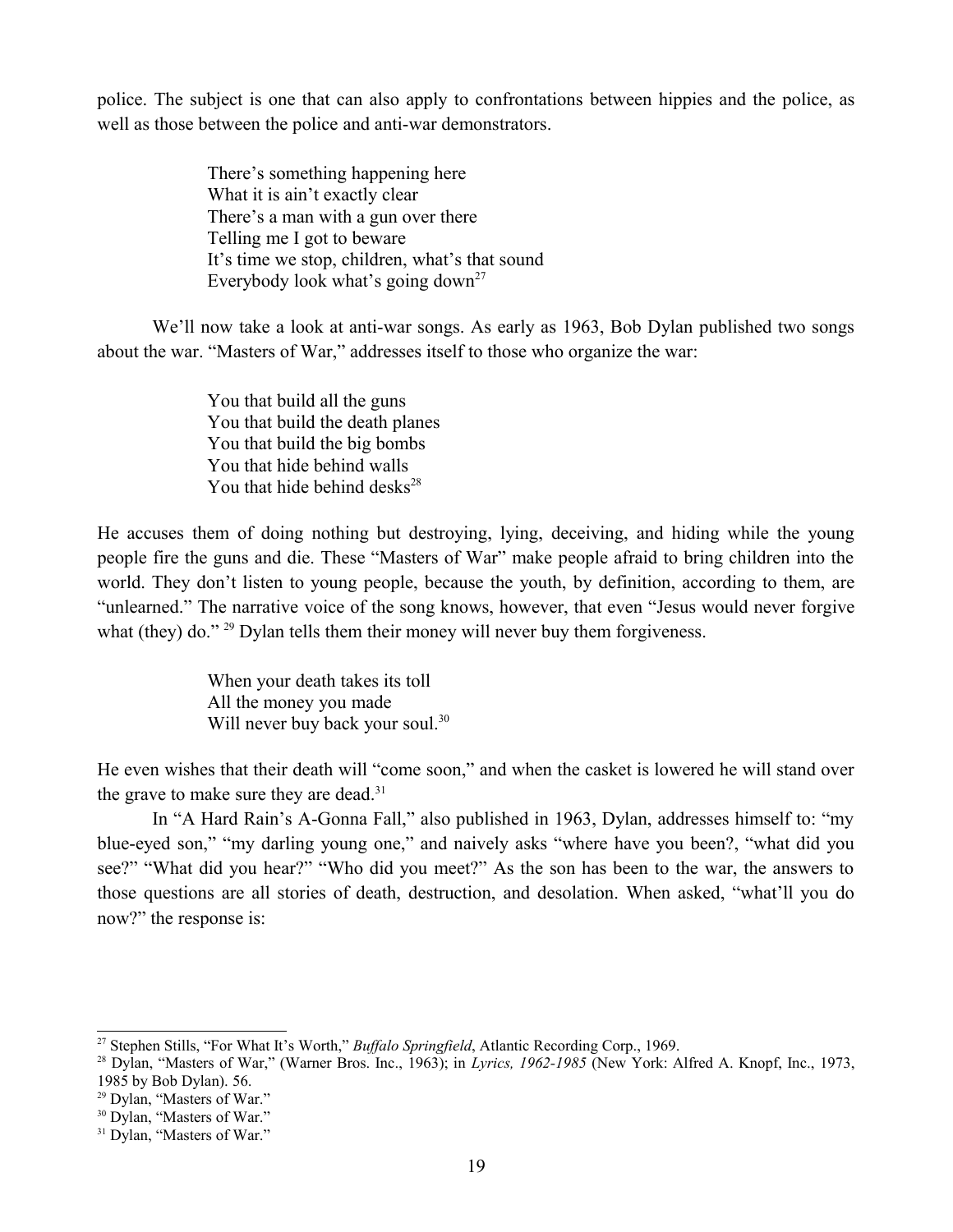I'll tell it and think it and speak it and breathe it And reflect from the mountain so all souls can see it I'll stand on the ocean until I start sinkin', But I'll know my song well before I start singin," [32](#page-5-0)

These two songs both denounce the hypocrisy of the warmongers and firmly describe the commitment, on the part of those required to participate, to inform the world of the horrors that are happening.

In 1967, the group Country Joe McDonald, published, on their album, *I-Feel-Like-I'm-Fixin'-To-Die*, the song entitled: "I-Feel-Like-I'm-Fixin'-To-Die Rag." This was performed at the Woodstock Festival, where the beginning shout of the song, the Fish Cheer:

> Gimme an F F Gimme an I I Gimme an S S Gimme an H H What's that spell? Fish  $33$

Became the letters, shouted, with response from the audience at Woodstock:

Gimme an F F Gimme a U  $II$ Gimme a C C Gimme a K K What's that spell? Fuck…[34](#page-5-2)

The question at the end is repeated five times, and answered five times. At least 300,000 people screamed this chant, expressing the freedom to disapprove, and the capacity to turn to ridicule, the horrors of war, and those behind it. The song transforms the war into a spoof. For example: "Whopee we're all gonna die." It speaks of "war a-go-go." Speaking to mothers, it encourages them to "pack your boys off to Vietnam." To fathers it says: "Don't hesitate, send your sons off before its too late,

<span id="page-5-0"></span><sup>32</sup> Dylan, "A Hard Rain's A-Gonna Fall," (Warner Bros. Inc., 1963); in *Lyrics*, *1962-1985* (New York: Alfred A. Knopf, Inc., 1973, 1985 by Bob Dylan). 59.

<span id="page-5-1"></span><sup>33</sup>Country Joe McDonald, "The Fish Cheer," and "I-Feel-Like-I'm-Fixin'-To-Die Rag," *I- Feel-Like-I'm-Fixin'-To-Die*, Vanguard, 1967.

<span id="page-5-2"></span><sup>34</sup> Country Joe McDonald, "The Fish Cheer," and "I-Feel-Like-I'm-Fixin'-To-Die Rag," *Woodstock* (Original Soundtrack), Atlantic Recording Corp., 1970.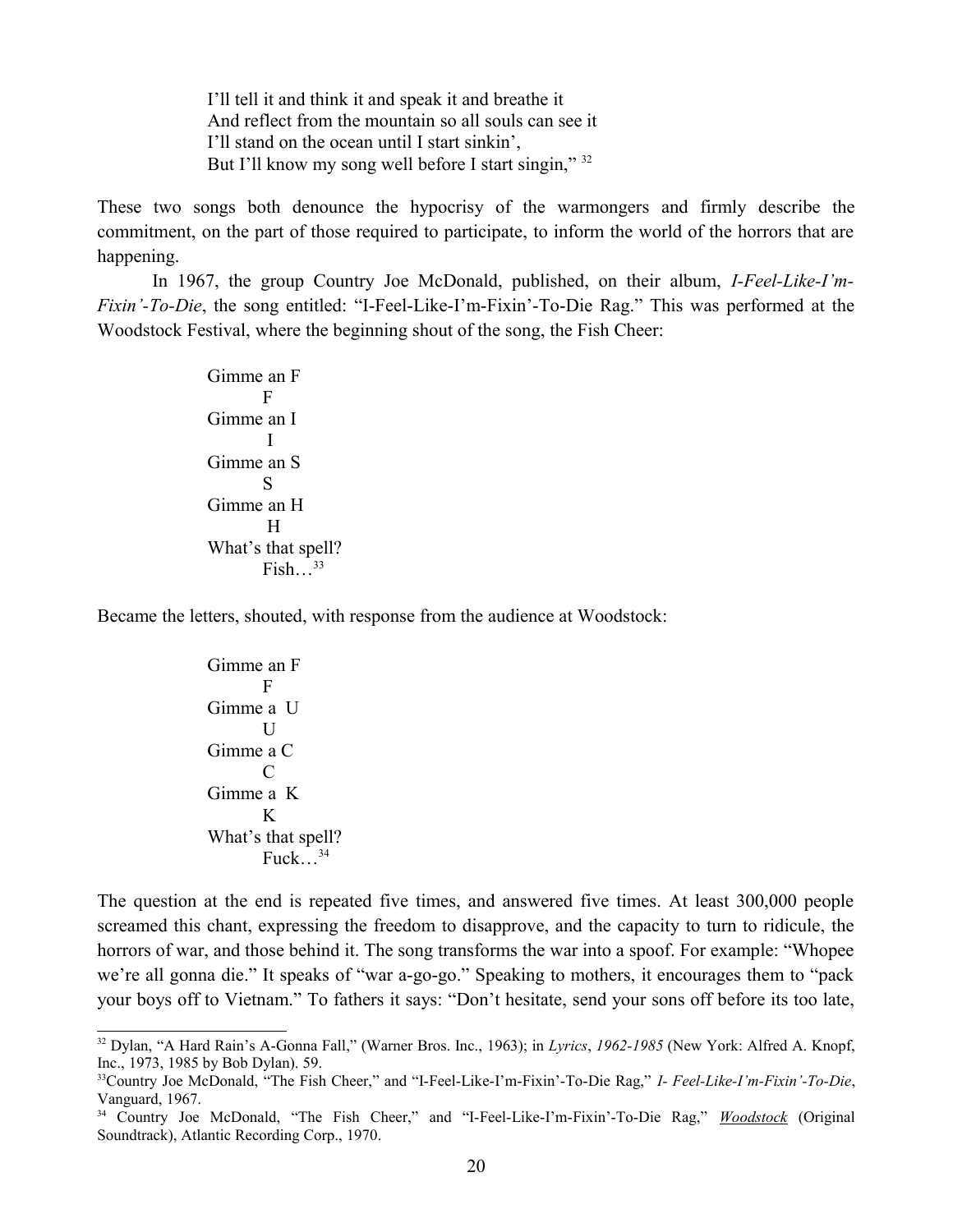be the first one on your block to have your boy come home in a box." This song turns the notion of going to war into an opportunity: "there's plenty good money to be made" and "we're gonna have a whole lotta fun." [35](#page-6-0)

Also at the Woodstock Festival, Jimi Hendrix played his original version of the American National Anthem. His electric guitar work turns the "Star Spangled Banner" into vibrating, reverberating, bomb explosions. He inserts "Taps," the musical ode played at military funerals, at the moment in the song where the words of the Anthem read: "Our flag was still there."<sup>[36](#page-6-1)</sup> In this way, the flag, and the country it represents, become an exaltation of war and death. $37$ 

John Fogerty, in April 1969 wrote: "Bad Moon Rising." This song is a portending of evil. The "bad moon" foretells of "trouble on the way," "earthquakes and lightnin'," "bad times today," "hurricanes a-blowing," "rivers overflowing," "the voice of rage and ruin." "(T)he end is coming soon."<sup>[38](#page-6-3)</sup> The same year he published "Fortunate Son," where he marks the difference between himself and a "senator's son," "folks" born with a "silver spoon in hand," a "millionaire's son." He "ain't no Fortunate Son."[39](#page-6-4) In this song he is clearly saying that some people are exempt from having to go to war, because they were born to the "right" people, and he's is not one of them. There must be something unfair going on.

1970 was another year. Fogerty wrote "Who'll Stop the Rain." This song is widely viewed as a question about when the war will stop. Who will stop it? It's been going on forever, and what the government does or says doesn't change anything. Even the Woodstock Festival didn't change this. On May 4, 1970, at Kent State University, in Ohio, there was a peaceful demonstration against the war. It "ended abruptly and violently when the National Guard fired into the crowd for 13 seconds."<sup>[40](#page-6-5)</sup> The shootings ended the lives of four students. "The 'massacre' sparked a nationwide student strike that closed many colleges and universities."<sup>[41](#page-6-6)</sup> Neil Young wrote the song "Ohio" about that event.

> "Tin soldiers and Nixon coming We're finally on our own. This summer I hear the drumming, Four dead in Ohio.

Gotta get down to it Soldiers are cutting us down…"[42](#page-6-7)

This event is often viewed as the end of the Woodstock nation.

<span id="page-6-6"></span><sup>41</sup> "'Ohio' - Neil Young Lyrics Analysis," 6 Sept. 2010 <http://thrasherswheat.org/fot/

ohio.htm>.

<span id="page-6-0"></span><sup>&</sup>lt;sup>35</sup> Country Joe McDonald, 1967, 1970.

<span id="page-6-1"></span><sup>&</sup>lt;sup>36</sup> Francic Scott Key, "The Star Spangled Banner," Sept. 1814.

<span id="page-6-2"></span><sup>37</sup> Jimi Hendrix, "Star Spangled Banner," performed live at the Woodstock Music Festival 1969; *Woodstock* (Original Soundtrack), Atlantic Recording Corp., 1970.

<span id="page-6-3"></span><sup>38</sup> John Fogerty, "Bad Moon Rising," performed by Creedence Clearwater Revival, *Green River*, Concord Music Group, Inc., 1969.

<span id="page-6-4"></span><sup>39</sup> John Fogerty, "Fortunate Son," performed by Creedence Clearwater Revival, *Willy and the Poor Boys*, Concord Music, 1969.

<span id="page-6-5"></span><sup>40</sup> "'Ohio' - Neil Young Lyrics Analysis," 6 Sept. 2010 <http://thrasherswheat.org/fot/ ohio.htm>.

<span id="page-6-7"></span><sup>42</sup> Neil Young, "Ohio," Atlantic, 1970.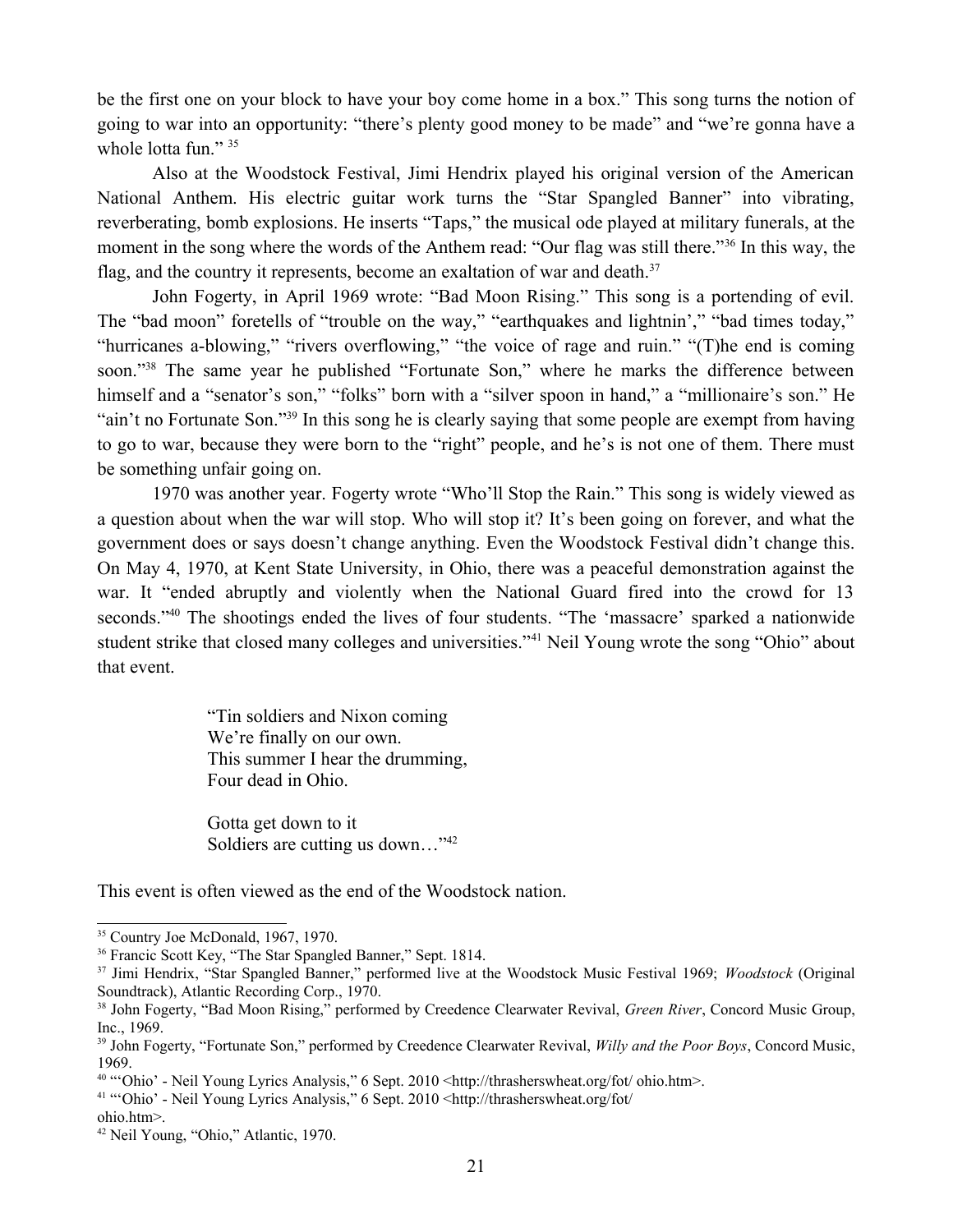The 1960s witnessed another social movement: that of the struggle for civil rights of black people. This also found an expression through music. In 1954, after the Supreme Court decision: Brown vs the Board of Education of Topeka, which said that denying black children equal educational opportunities was unconstitutional, "Black and White" was written by David Arkin and Earl Robinson. This song was recorded and popularized by 3 Dog Night (in 1972). It expresses the joy of recognizing that black and white are together in the world, learn to read and write together, and "grow to see the light" together. This is cause for "a dance of liberty."[43](#page-7-0) This song expresses joy and recognition of a new equality. Much of the subsequent musical story, however, is not so joyous. Bob Dylan, in his 1962 song "Blowin' in the Wind," in allegorical form, poses the questions of what has to happen and how long it will take before a man can be called a man, before he can rest, before he can be free, before he can be heard, before prejudice is "washed to the sea," before a man is "allowed to be free." Dylan also asks, "how many times can a man turn his head, Pretending he just doesn't see?" The answer, he says, "is blowin' in the wind."<sup>[44](#page-7-1)</sup> If it is "blowin' in the wind," it is probably possible, but not yet very concrete. In Dylan's 1963 song "Oxford Town," he observes the racial hatred toward blacks in Mississippi.

> Oxford Town, Oxford Town Ev'rybody's got their heads bowed down The sun don't shine above the ground Ain't a-goin' down to Oxford Town

He went down to Oxford town Guns and clubs followed him down All because his face was brown Better get away from Oxford Town<sup>[45](#page-7-2)</sup>

In 1963, Dylan also publishes "The Death of Emmett Till." Here he tells the story of the murder of a young black man, Emmett Till, who went to Mississippi, from Chicago, and got murdered there, just because he was black. When the murderers were tried, as some members of the jury had helped them commit that crime, they were not convicted. Dylan writes the song, because if these stories are told, maybe: "We could make this great land of ours a greater place to live."[46](#page-7-3) These stories have to be told if we hope to bring about any change.

In 1964, Dylan writes "The Lonesome Death of Hattie Carroll." This is the story of the murder of a black maid, who was killed by the cane of William Zanzinger, a rich tobacco farmer in Maryland, at a "Baltimore hotel society gatherin'." William Zanzinger was put in jail, shrugged his shoulders at the crime, and, protected by his "rich wealthy parents" and "high office relations," "in a matter of minutes on bail was out walking." Hattie Carroll was an innocent maid, "And she never

<span id="page-7-0"></span><sup>43</sup> Three Dog Night, "Black and White," *Seven Separate Fools*, Dunhill, 1972.

<span id="page-7-1"></span><sup>44</sup> Dylan, "Blowin' in the Wind," (Warner Bros. Inc., 1962), in *Lyrics, 1962-1985* (New York: Alfred A. Knopf, Inc., 1973, 1985 by Bob Dylan). 53.

<span id="page-7-2"></span><sup>45</sup> Dylan, "Oxford Town," (Warner Bros, Inc., 1963), in *Lyrics, 1962-1985* (New York: Alfred A. Knopf, Inc., 1973, 1985 by Bob Dylan). 63..

<span id="page-7-3"></span><sup>46</sup> Dylan, "The Death of Emmett Till," (1963; Warner Bros. Inc, 1968), in *Lyrics, 1962-1985* (New York: Alfred A. Knopf, Inc., 1973, 1985 by Bob Dylan) 20.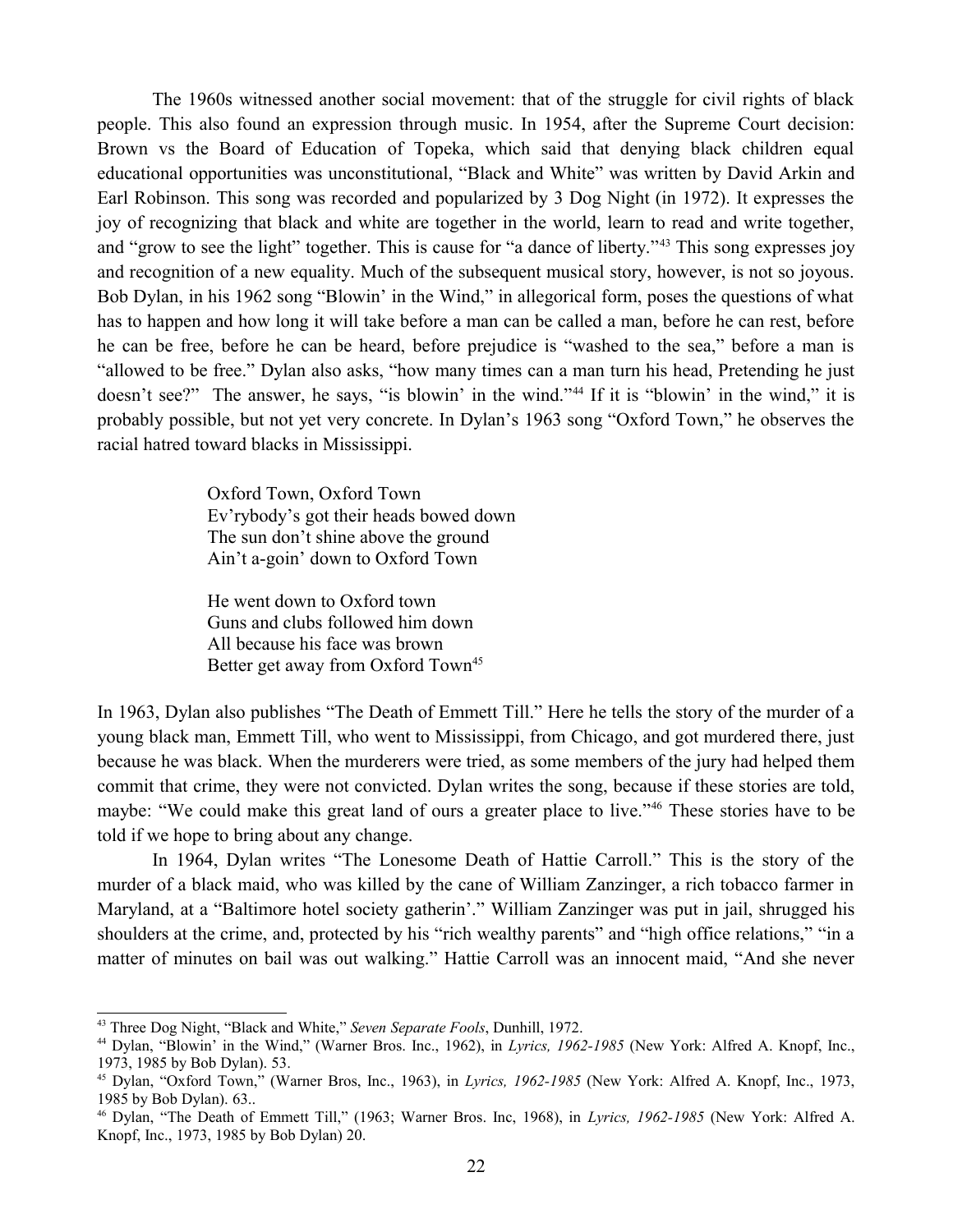done nothing to William Zanzinger." William Zanzinger got a six-month sentence for this murder. Dylan deplores this gratuitous crime.<sup>[47](#page-8-0)</sup>

1964 was the year that three young civil rights workers in Mississippi: Andrew Goodman, Michael Schwerner, and James Chaney disappeared one night in June and were later found slain and buried in an earthen dam. They were killed by KKK members because they were working to help the plight of black people. Many songs were written about that event. Tom Paxton wrote: "Goodman, Schwerner, and Chaney," which tells the story of the search for the three, the dragging of the river, finding the bodies, the shock of the nation, and the reaction of the cops:

> The pot-bellied copper shook hands all around, And joked with the rednecks who came into town And they swore that the murderer soon would be found, And they laughed as they spat their tobacco.<sup>[48](#page-8-1)</sup>

The song: "Those Three are on my Mind," words by Francis Taylor, and music by Pete Seeger, evokes the "mortal pain" and the grief surrounding those deaths, and poses the question of liberty, and whether the "courthouse" defends it.<sup>[49](#page-8-2)</sup>

As the Civil Rights movement continued through the sixties, there were many marches for freedom that took place all around the country. While the marches were essentially peaceful, this didn't prevent police brutality, and imprisonment of the walkers. It was a long struggle. Eric Andersen wrote: "Thirsty Boots," (1966) where he addressed himself to the marchers on the "open road," going "from field to town," who are no strangers to "shackled jails." This song offers them a little rest during the long walk:

> So take off your thirsty boots and stay for a while, Your feet are hot and weary, from a dusty mile, And maybe I can make you laugh, maybe I can try, I'm just looking for the evening, the morning in you eye.

The song is hopeful for:

[...] the dirty words, the muddy cells, They'll soon be judged insane So only stop to rest yourself 'till you are off again.<sup>[50](#page-8-3)</sup>

And the struggle goes on.

<span id="page-8-0"></span><sup>47</sup> Dylan, "The Lonesome Death of Hattie Carroll," (1964; Warner Bros. Inc., 1966), in *Lyrics, 1962-1985* (New York: Alfred A. Knopf, Inc., 1973, 1985 by Bob Dylan) 102.

<span id="page-8-1"></span><sup>48</sup> Tom Paxton, "Goodman, Schwerner, and Chaney," EMI Music, 1965.

<span id="page-8-2"></span><sup>&</sup>lt;sup>49</sup> Francis Taylor and Pete Seeger, "Those Three Are On My Mind," Fall River Music, Inc., 1966.

<span id="page-8-3"></span><sup>50</sup> Eric Andersen, "Thirsty Boots," '*Bout Changes 'n Things*, Vanguard, 1966.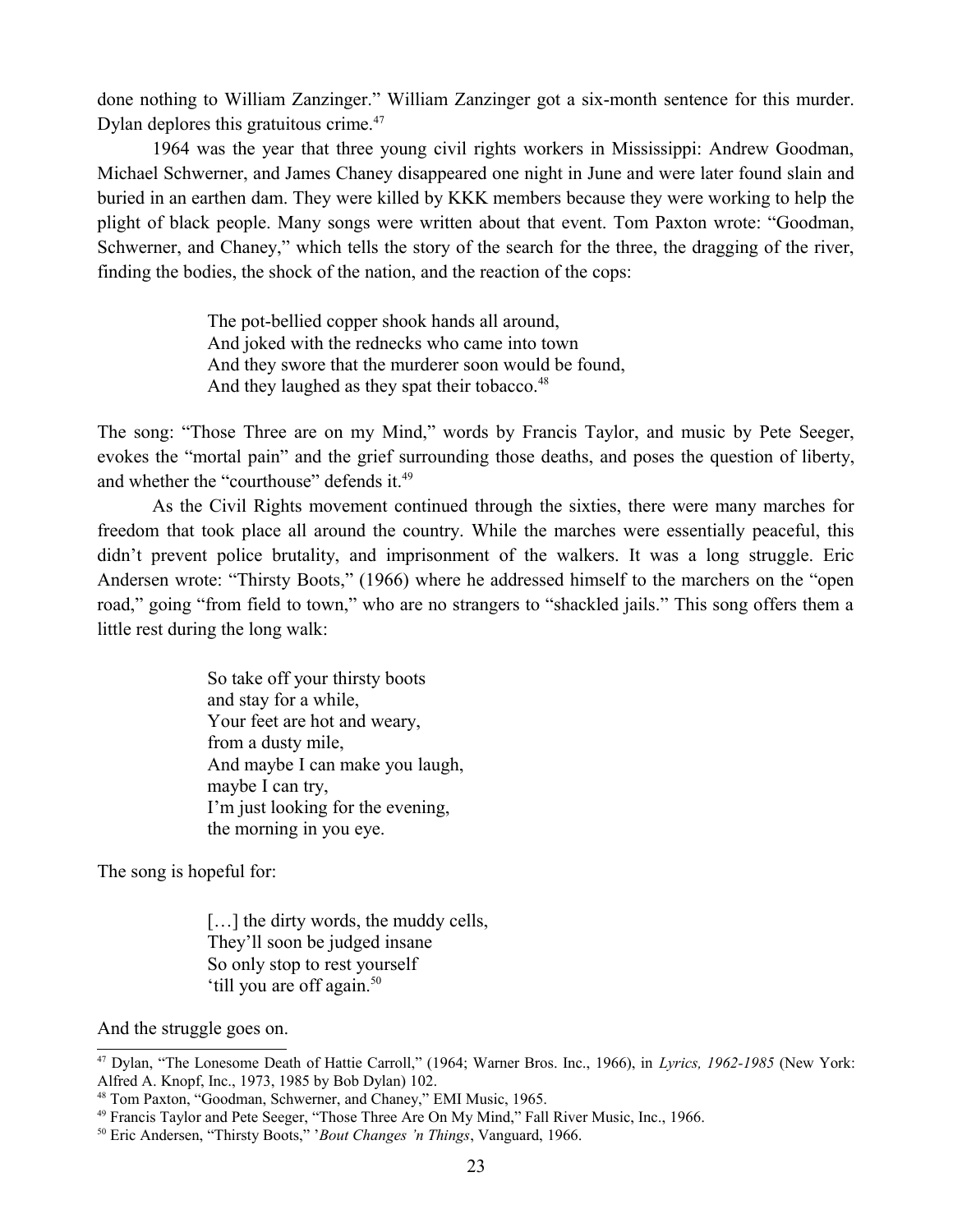In 1970, Neil Young released "Southern Man," where he evokes "crosses […] burning," "bullwhips cracking," He asks "How long?" it is going to continue.<sup>[51](#page-9-0)</sup> In 1972, in the song "Alabama," Neil Young evokes the presence of the devil:

> Oh Alabama The devil fools With the best laid plan.

Something is not going right in Alabama:

Your Cadillac Has got a wheel in the ditch And a wheel on the track Banjos (are) playing Through the broken glass Windows down in Alabama. [...] the old folks [are] tied in white ropes

He wants to "make friends down in Alabama."

I come to you And see all this ruin What are you doing Alabama? You got the rest of the union To help you along What's going wrong? $52$ 

In 1973, the group Lynyrd Skynyrd, from Alabama, responded to Neil, in their song: "Sweet Home Alabama." They sing the praises of "ole 'bamy," where the skies are so blue, where in Muscle Shoals, the Swampers have "been known to pick a song or two," and "They pick me up when I'm feeling blue." They speak about Neil Young's song, "Alabama."

> Well, I heard Mister Young sing about her. Well I heard ole Neil put her down. Well, I hope Neil Young will remember A southern man don't need him around anyhow.<sup>[53](#page-9-2)</sup>

This is a blatant rejection of Neil's criticism of the state of affairs in Alabama: a probable expression of the attitude of many folks down there.

In the early 1970s in America, women's struggle for equal rights was also told through music. There was a group called Joy of Cooking. It was composed of women who sang feminist songs. Their song "Don't the Moon Look Fat and Lonesome," by Toni Brown, recorded in 1972, says: "I'm

<span id="page-9-0"></span><sup>51</sup> Neil Young, "Southern Man," *After the Gold Rush*, Warner Bros. Records, Inc., 1970.

<span id="page-9-1"></span><sup>52</sup> Young, "Alabama," *Harvest,* Warner Bros. Records, Inc., 1972.

<span id="page-9-2"></span><sup>53</sup> Lynyrd Skynyrd, "Sweet Home Alabama," Sounds of the South/MCA single, 1973.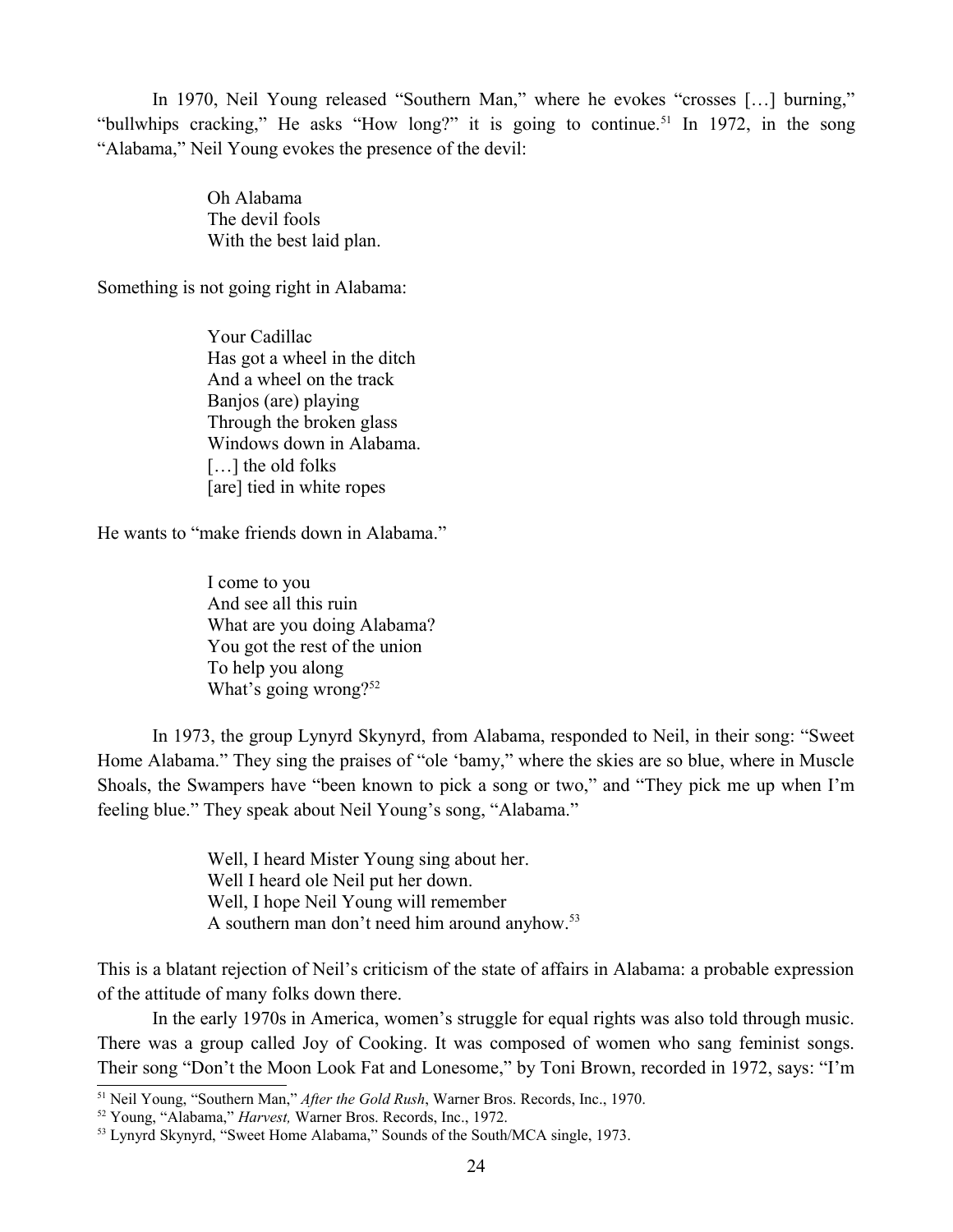gonna take my lovin' Give it to whoever I please." It is a story that responds to a man who used to love her, who thought he treated his "lady friends so fine," who has failed to notice that "one by one they move on down the line." She dares to tell him exactly how she feels:

> Now I'm going to tell you something Honey, you ain't never been no good.

This new found freedom to tell it like it is, was not limited to stories about men. It was liberation in general. In the same song, it is said:

> My grandma often told me My Aunt Clara told me too If you run on down to Berkeley Child, it's gonna be the ruin of you Now my grandma told me a hundred things But only two of them ever came true.<sup>[54](#page-10-0)</sup>

On the same album, *Castle*s, another song by Toni Brown, "Lady Called Love," is the story of a lady loved by two men, Ace and Jack. Ace swore that he would keep his love, but Jack "said to Ace, I'm gonna take her."

> Then late in the midnight Old Ace he gunned Jack down […] But when he went to find his lady [...] she was gone."

He cries out to her: "come back, come back lady, oh come back love. I shot a man, I'd even die for your lovin' Isn't that enough?"

> But this lady she had a vision She had her life to maintain She went out to the airport She caught a westbound plane. Saying, I don't want your lovin' I ain't your goodtime girl, oh no, I'm gonna find myself some freedom If I have to go around the world.<sup>[55](#page-10-1)</sup>

She refuses to be defined by a relationship with one man or another. She defines herself by her freedom.

In 1975, Holly Near published: 'It's My Move." In this song she rejects the "coy," "shy" notion of what a "lady" "used to" be and, putting determination into her voice states that she's not

<span id="page-10-0"></span><sup>54</sup> Toni Brown, "Don't the Moon Look Fat and Lonesome," performed by Joy of Cooking, *Castles*, Capitol Records, 1972.

<span id="page-10-1"></span><sup>55</sup> Brown, "Lady Called Love," performed by Joy of Cooking*, Castles*, Capitol Records, 1972.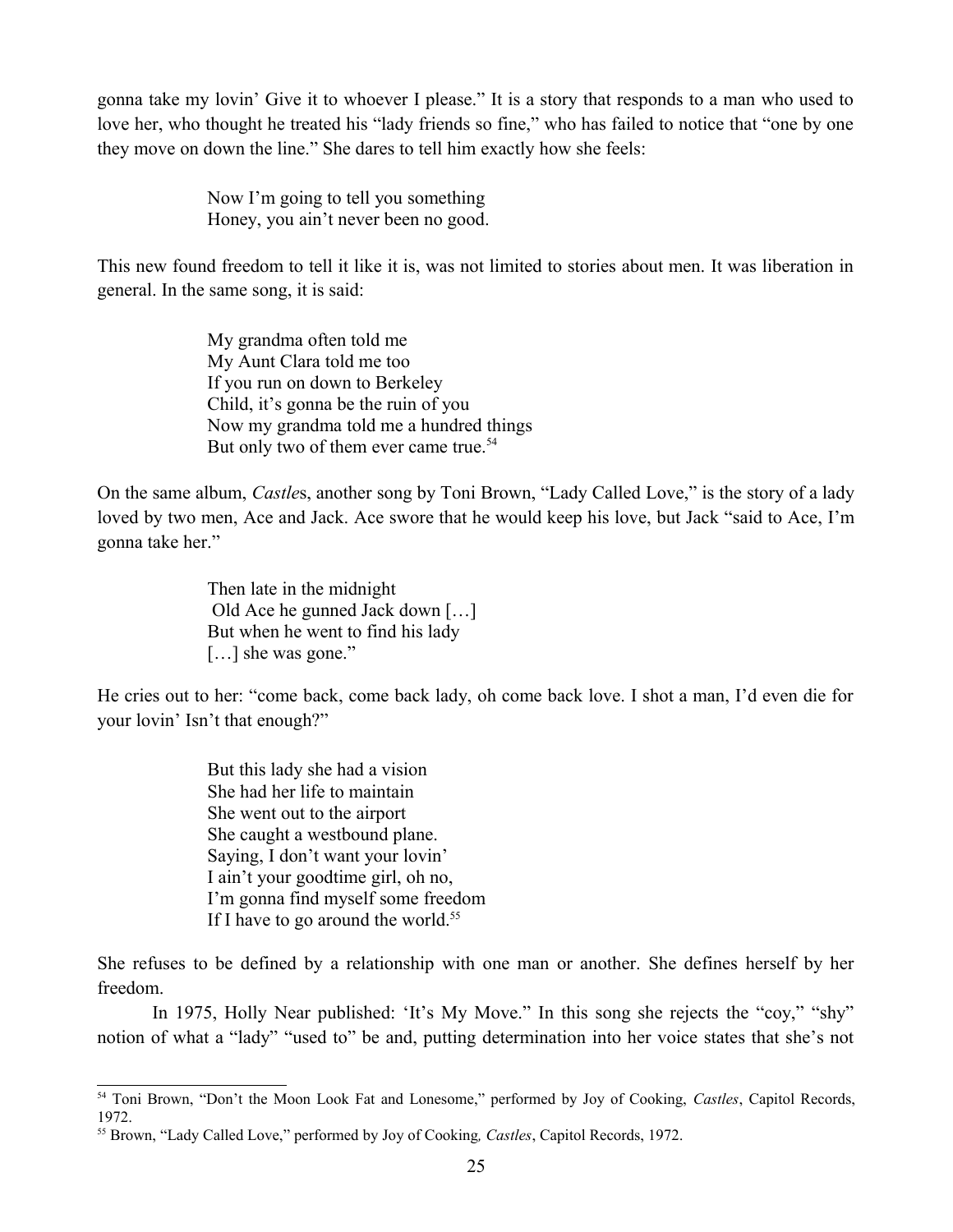that kind of lady, and she goes after what she wants.<sup>[56](#page-11-0)</sup> These are just a few examples of the women's struggle, in song, which continued to develop into and through the eighties.

To conclude we'll just say a few words about the legacy of this music. The themes and music styles carry on. In the 1980s Tracy Chapman continued the work singing for women's liberation and "revolution."[57](#page-11-1) Bob Dylan, in 1989 published "Ring Them Bells." Dylan says, in *Chronicles*, that he'd "always heard and listened to the bells. [...] Any special occasion would make the bells ring."<sup>[58](#page-11-2)</sup> In this song the bells ring to inform about the corrupt state of the world. He uses biblical images to tell of how our way of proceeding is not working, and that in the present time, "they're breaking down the distance between right and wrong,"[59](#page-11-3) In 2004 John Fogerty released "Déjà Vu (All Over Again)" a condemnation of the Iraq war, which carries the anti-war sentiment of his Vietnam era CCR days. More recently, the John Butler Trio, an aboriginal group from Australia, produced: "One Way Road," where they describe what it is to be aboriginal in an environment of corruption, controlled by those who want nothing but self enrichment. Aboriginal people are "wrong way going down the one way road," but that doesn't prevent them from fighting. They fight with the lyrical: "The lyrical is heavier than lead and This guitar is my canon." They evoke Martin L. King and Mahatma Ghandi: "Just like my Martin and Mahatma I'm gonna love I'm gonna over come."<sup>[60](#page-11-4)</sup> John Butler describes his musical influences as coming from the 60s and onward. And very recently, Yannick Noah has released a song entitled "Angela," in appreciation and in glorification of Angela Davis, militant for civil rights and close to the Black Panther Party. The legacy is there, and the struggle goes on.

## **Bibliography**

Andersen, Eric. "Thirsty Boots." '*Bout Changes* '*n Things*. Vanguard, 1966. LP.

The Beatles. "Lucy in the Sky with Diamonds." *Sergeant Pepper's Lonely Hearts Club Band*. Parlophone, 1967. LP.

"Biograph*y*." *Elvis Presley, official site of the King of Rock* '*n' Roll*. Web. 16 September 2010 [http://www.elvis.com/elvisology/bio/elvis\\_overview.asp](http://www.elvis.com/elvisology/bio/elvis_overview.asp)

- Brown, Toni. "Don't the Moon Look Fat and Lonesome." Perf. Joy of Cooking. *Castl*es. Capitol Records, 1972. LP.
- -------. "Lady Called Love." Perf. Joy of Cooking. *Castles*. Capitol Records, 1972. LP.

Canned Heat. "A Change is Gonna Come." *Woodstock: 3 Days of Peace and Music: The Director's Cut*. Dir. Michael Wadleigh. Warner Bros. Entertainment Inc., 1994, 2009. Film.

<span id="page-11-0"></span><sup>56</sup> Holly Near, "It's My Move," *You Can Know All I Am*, Redwood Records, 1976.

<span id="page-11-1"></span><sup>57</sup> Tracy Chapman, "Talkin' Bout A Revolution," SBK April Music Inc./Purple Rabbit Music, 1982.

<span id="page-11-2"></span><sup>58</sup> Dylan, C*hronicles*, Vol. 1, 31.

<span id="page-11-3"></span><sup>59</sup> Dylan, "Ring Them Bells," *Oh Mercy*, Sony Music Entertainment, 1989.

<span id="page-11-4"></span><sup>60</sup> John Butler Trio, "One Way Road," *April Uprising*, Jarrah Records, 2010.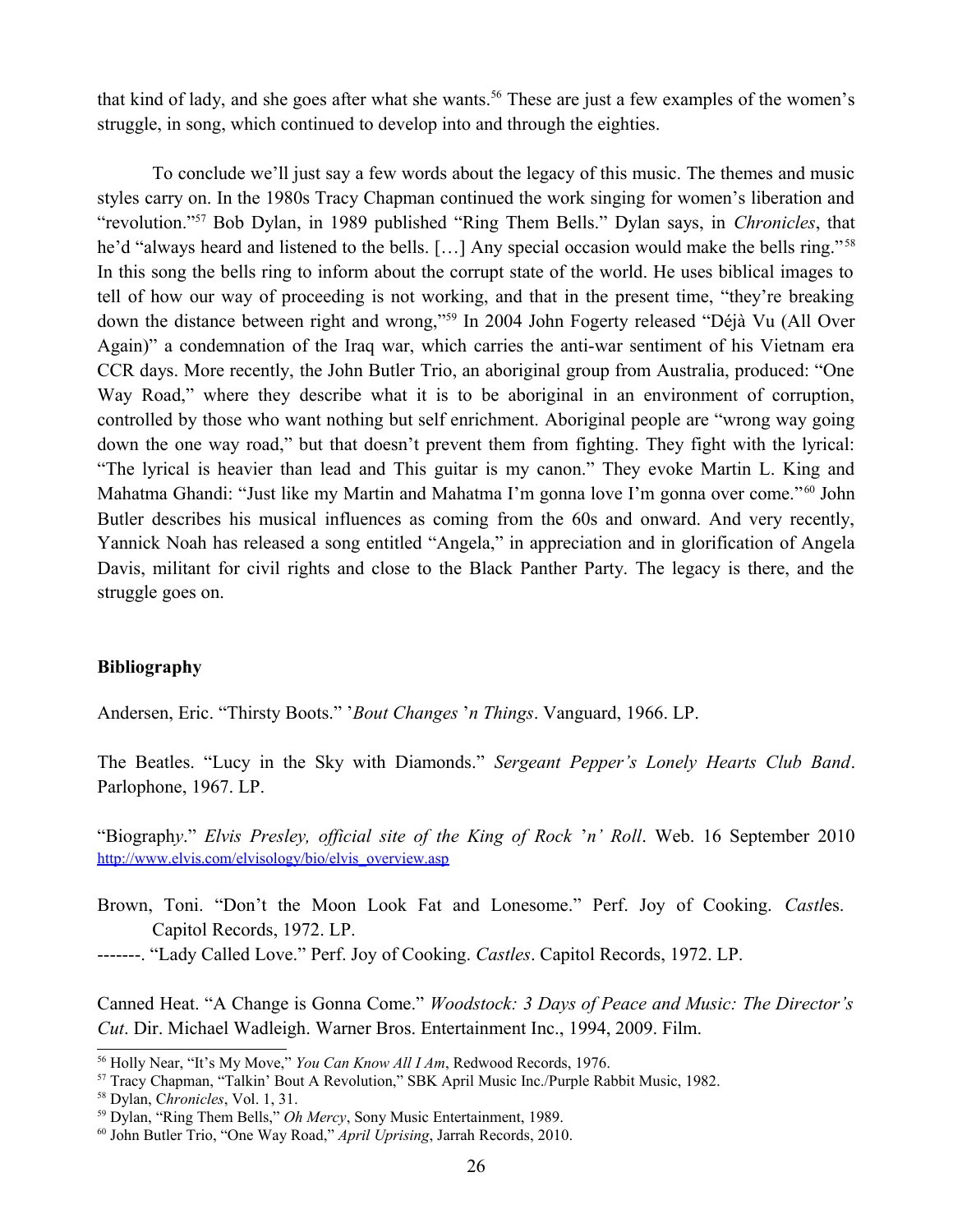Carroll, Lewis. *Alice's Adventures in Wonderland*. London: Macmillan, 1865. Print.

Chapman, Tracy. "Talkin' Bout A Revolution." SBK April Music Inc./Purple Rabbit Music, 1982. Print.

"Civilian Unemployment Rate." *U.S. Department of Labor: Bureau of Labor Statistics*. Web. 5 September 2010 <http://research.stlouisfed.org/fred2/data/UNRATE.txt>

Dylan, Bob. "Blowin' in the Wind." Warner Bros. Inc., 1962; in *Lyrics, 1962-1985*. Print.

-------. *Chronicles*. Vol 1. New York: Simon & Schuster Paperbacks, 2005. Print.

-------. "The Death of Emmett Till." Warner Bros. Inc., 1963; in *Lyrics, 1962-1985*. Print.

-------. "A Hard Rain's A-Gonna Fall." Warner Bros. Inc., 1963; in *Lyrics, 1962-1985*. Print.

-------. "The Lonesome Death of Hattie Carroll." 1964; Warner Bros. Inc., 1966; in *Lyrics, 1962- 1985*. Print.

-------.*Lyrics, 1962-1985*. New York: Alfred A. Knopf, Inc., 1973, 1985 by Bob Dylan. Print.

-------. "Masters of War." Warner Bros. Inc., 1963; in *Lyrics, 1962-1985*. Print.

-------. "Oxford Town." Warner Bros. Inc., 1963; in *Lyrics, 1962-1985*. Print.

-------. "Ring Them Bells." *Oh Mercy*. Sony Music Entertainment, Inc., 1989. LP.

-------. "Song to Woody." 1962; Duchess Music Corp, 1965; in *Lyrics, 1962-1985*. Print.

-------. "The Times They Are A-Changin'." 1963; Warner Bros. Inc, 1964; in *Lyrics, 1962-1985*. Print.

Fogerty, John. "Bad Moon Rising." Perf. Creedence Clearwater Revival. *Green River*. Concord Music Group, Inc., 1969. LP.

-------. "Déjà Vu (All Over Again)." *Déjà Vu All Over Again*. Geffen, 2004. CD.

-------. "Fortunate Son." Perf. Creedence Clearwater Revival. *Willy and the Poor Boys*. Concord Music, 1969. LP.

-------. "Green River." Perf. Creedence Clearwater Revival. *Green River.* Concord Music Group, Inc., 1969. LP.

-------. "Proud Mary." Perf. Creedence Clearwater Revival. *Bayou Country*. Concord Music Group, Inc., 1969. LP.

-------. "Who'll Stop the Rain." Perf. Creedence Clearwater Revival. *Cosmo's Factory*. Concord Music Group, Inc. 1970. LP.

Gitlin, Tod. *The Sixties Years of Hope Days of Rage*. New York: Bantam Books, 1993. Print.

Guthrie, Arlo. "Coming Into Los Angeles." *Running down the Road*. Warner, 1969. LP.

Hendrix, Jimi. "Star Spangled Banner." *Woodstock*. Atlantic Recording Corp., 1970. LP.

Jahn, Mike. "10 Years After and John Mayall Present Blues at Fillmore East." *New York Times*, 5 March 1969. *Rocksbackpageslibrary*, Web. 30 March 2011.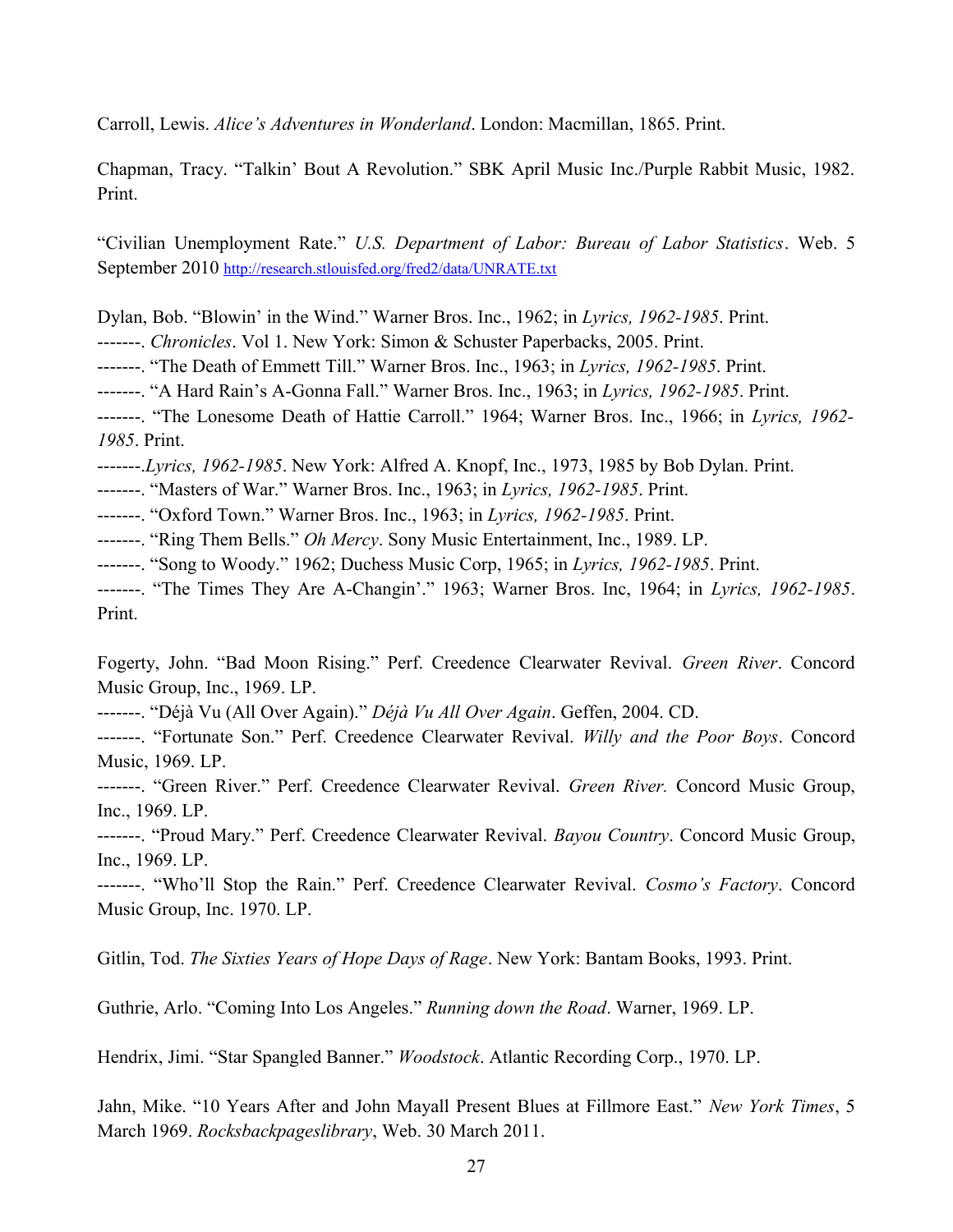John Butler Trio. "One Way Road." *April Uprising*. Jarrah Records, 2010. CD.

Key, Francis Scott. "The Star Spangled Banner." Sept. 1814. Print.

Lynyrd Skynyrd. *Sweet Home Alabama*. Sounds of the South/MCA single, 1973. 45 RPM.

The Mamas and the Papas. "California Dreamin'." *If You Can Believe Your Eyes and Ears*. Dunhil Records, 1966. LP.

-------. "Go Where Your Wanna Go." *If You Can Believe Your Eyes and Ears*. Dunhil Records, 1966. LP.

-------. "Dancing in the Street." *The Mamas and the Papas*. Dunhil Records, 1966. LP.

McDonald, Joe "The 'Fish' Cheer," and "I-Feel-Like-I'm-Fixin'-To-Die Rag." Perf. Country Joe and the Fish. *I-Feel-Like-I'm-Fixin'-to-Die*. Vanguard, 1967. LP.

-------. "The 'Fish' Cheer," and "I-Feel-Like-I'm-Fixin'-To-Die Rag." Perf. CountryJoe and the Fish. *Woodstock*. Atlantic Recording Corp., 1970. LP.

Mitchell, Joni. "Woodstock." Perf. CSNY. *Déja Vu*. Atlantic, 1970. LP.

Near, Holly. "It's My Move." *You Can Know All I Am*. Redwood Records, 1976. LP.

Noah, Yannick. "Angela." *Angela*. Columbia, 2010. CD.

*"Ohio" - Neil Young Lyrics Analysis*. Web. 6 Sept. 2010 <http://thrasherswheat.org/fot/ ohio.htm>.

Paxton, Tom. "Goodman, Schwerner, and Chaney." EMI Music, 1965. *Ain't That News*. Elektra, 1965. Print. LP.

Perkins, Carl. *Blue Suede Shoes*. Sun, 1956. 45 RPM.

Phillips, John. "San Francisco." Perf. Scott McKenzie, produced by Lou Adler and Papa John Phillips, United/Western Studios, Hollywood, MCA Music Publishing, a Division of MCA Inc., Courtesy of Epic Records, 1967. 45 RPM.

Reider, Ross. "Robinson, Earl Hawley (1910-1991)." *The Free Online Encyclopedia of Washington State History*. Web. 30 Jan. 2011. [http://www.historylink.org/index.cfm?DisplayPage=output.cfm&File\\_Id=2029](http://www.historylink.org/index.cfm?DisplayPage=output.cfm&File_Id=2029)

Slick, Grace. "White Rabbit." Perf. with Jefferson Airplane. *Surrealistic Pillow*. RCA Victor, 1967. LP.

Spock, Benjamin. *Baby and Child Care*. Benjamin Spock, M.D., 1945. Print.